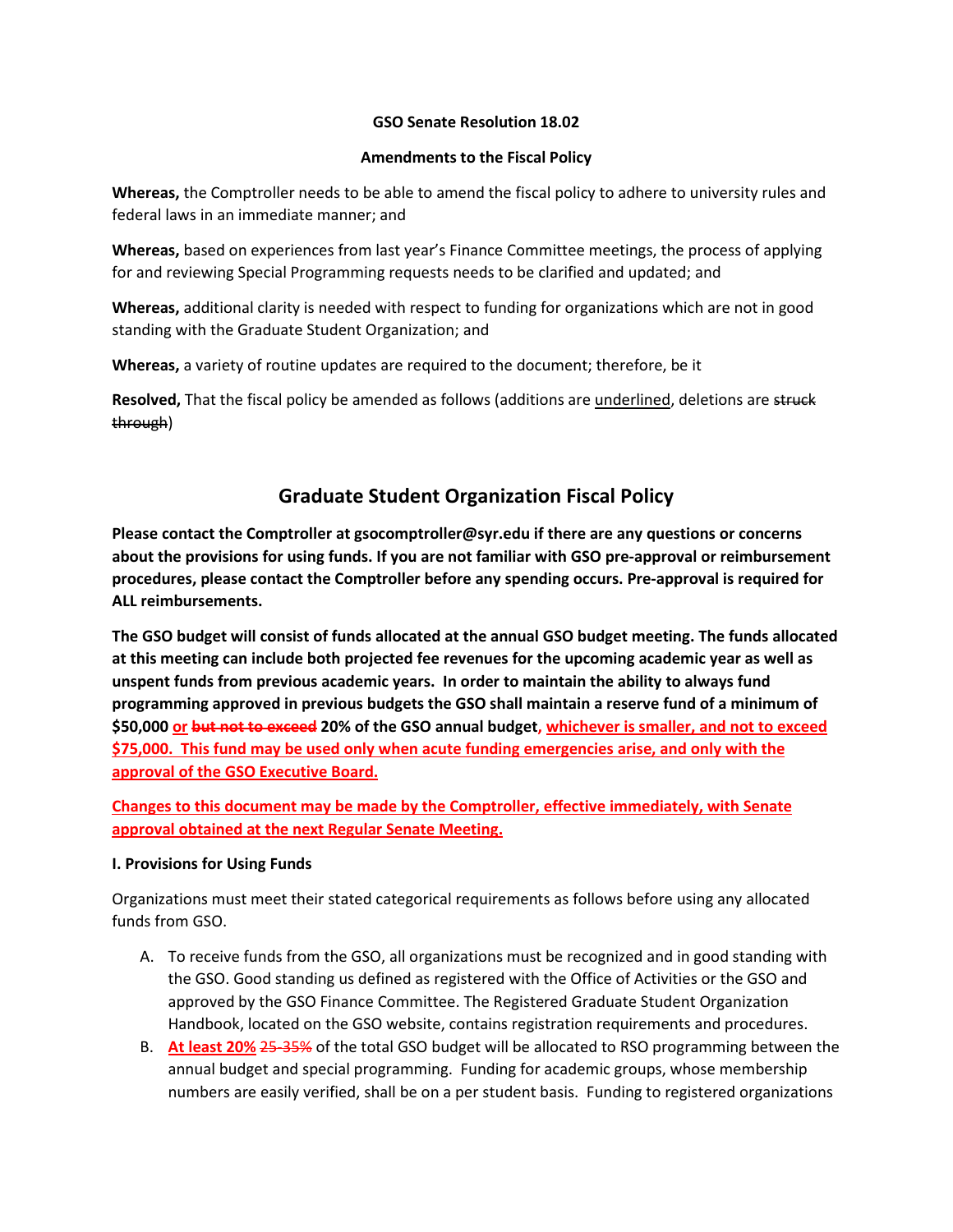not representing an academic plan will allocated in response to a formal budget proposal in the first week of October of each fiscal year, these groups will be allocated \$200

By default, all organizations will receive the same dollar amount of funding. Organizations certified as representative of one or more academic programs by the Finance Committee will receive either this funding amount or an amount of money per student represented, whichever is higher.

- C. Organizations funded from the Annual Budget may still apply for Special Programming funds **once per semester**. Organizations must submit a budget for all of their annual spending in order to be eligible to apply for special programming. Organizations that register partway through the academic year and are successfully reviewed by the Finance Committee may receive funds equal to the minimum funding provided to other organizations in the annual budget, prorated to the semester of registration.
	- **a. Approved Registered Student Organizations funded from the Annual Budget may apply for Special Programming once per semester.**
	- **b. Each Special Programming application may contain more than one event.**
	- **c. When applications which involve co-sponsorship by or support from other GSO groups are reviewed, a representative from each co-sponsor will be invited to be present at the Finance Committee's meeting. We require confirmation of co-sponsorship either by the representative of the co-sponsor who attends the meeting or in writing beforehand. When considering Special Programming applications with requests for outside funding (either from co-sponsors or from organizations, groups, departments, etc… outside the GSO) any requests still pending at the time of the Finance Committee's meeting with the submitting group will be ignored and will not be included in the Finance Committee's discussion concerning the application.**
	- **d. Dollar amounts, not ranges, for specific costs are recommended for a Special Programming application. Requests which do not have sufficient information may not be heard by the Finance Committee, at the Finance Committee's discretion. These groups will be invited to reapply. The Comptroller will inform the Senate of any applications that the Finance Committee declined to hear at the next Regular Senate Meeting.**
	- **e. Special Programming applications require that the group be registered and in good standing with the GSO.**
	- **f. Cost per graduate student shall be a factor in the consideration of the application by the Finance Committee.**
- D. All organizations will present to the GSO the name **and contact information** of two officers who will be responsible for the request of expenditure from GSO funds. These are the only persons allowed to authorize expenditures on the organization's account. The President and Comptroller of that organization will be considered default signatories for that organization.
- E. Funding for organizations is contingent upon organizational adherence to the Syracuse University standards for student organizations.
- F. **Organizations which do not re-register must register as if they are a new RSO.**
- G. All funding of campus wide service organizations will be open to all fee-paying graduate students. Special programming funding and startup funding will be open only to Syracuse University, non-College of Law student organizations.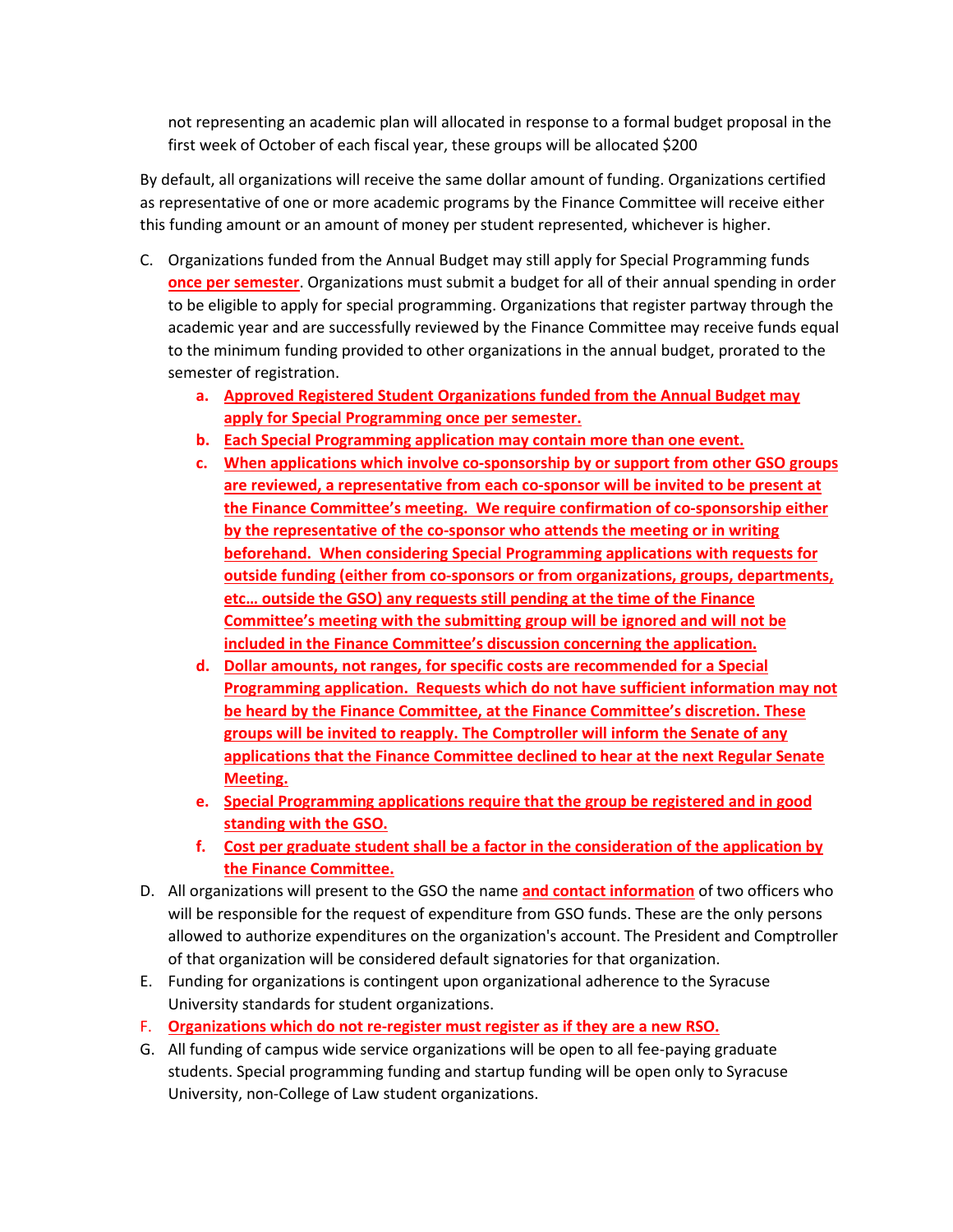- H. Undergraduate-only organizations are eligible to apply for special programming funds only if they are working on an event in conjunction with a graduate student organization or can demonstrate how graduate students will actively be assisting with and participating in an event. Acceptable forms of evidence are joint funding applications specifying the collaboration with a graduate student organization, documented graduate students working with the organization on a program or a letter from a graduate student organization stating their interest in the event being proposed. All undergrad organizations must first apply to SA before applying to the GSO for funding; applications submitted without first being submitted to SA will be rejected.
- I. Undergraduate/graduate organizations are eligible to apply for special programming funds. Undergraduate/graduate organizations should be prepared to demonstrate to the GSO Finance Committee and the GSO Senate that graduate students are active members of their organization, through membership lists or other similar documentation.
- J. Campus-wide service providers that are supported by GSO student fees will be required to adhere to the following GSO policies. A list of these providers is maintained on the GSO website.
	- The GSO is under no obligation to fund any campus-wide service organization on multipleyear agreements. These organizations must submit a budget each year to be considered for funding by the Finance Committee.

# **II. Organizational Policies**

- A. Each organization's budget runs from commencement to commencement.
- B. Each organization may not request in reimbursements any money in excess of the amount allocated by the GSO Senate, unless self-generated funds are deposited into that organization's GSO fundraising account.
	- 1. GSO funds awarded to organizations are primarily intended to facilitate the academic or professional growth of graduate students. Events with a social purpose must take place on University Property or within Onondaga County
- C. The GSO is under no obligation to commit or reimburse any finances or purchases that were not pre-approved by the GSO Finance Secretary, nor will the GSO be obligated to reimburse expenditures requested after the date of the event, without prior approval. To ensure expenditures will be paid, consult with the GSO Finance Secretary to fill out an expenditure preapproval form. Pre-approval forms must be submitted at least two (2) weeks before an event.
- D. **Registered organizations shall not use funds to pay their leadership any form of compensation.**
- E. Organizations are responsible for keeping accurate, complete and up-to-date information on all expenses incurred throughout the year. This information should be organized and maintained in such manner that the GSO Comptroller may access it within 24 hours' notice. The organization must meet with the Comptroller to resolve any disputes. Resolutions to disputes are subject to approval by the GSO Executive Board. In the event that no detailed records are provided to the GSO Comptroller by the organization, the GSO records shall be considered as accurate.
- F. All organizations applying for special programming funds or startup funds are required to do the following:
	- 1. Fill out the appropriate paperwork for funds (available at the GSO website. Applications should be submitted at minimum a month before an event and should be turned into the GSO Comptroller at least 14 days before the next GSO Senate meeting.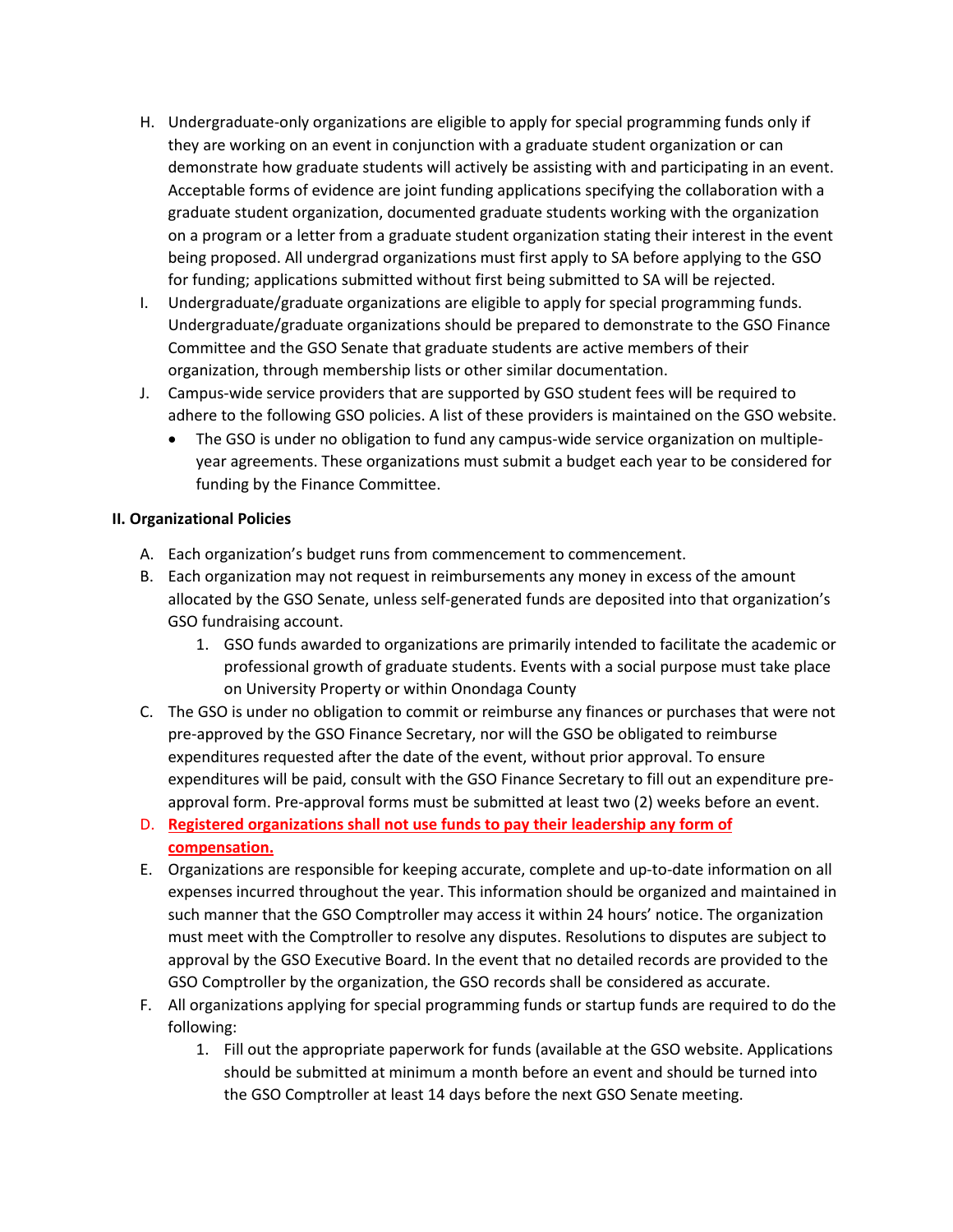- 2. Submit a full organizational budget specifying how all GSO funds allocated for the academic year will be or have been spent.
- 3. Itemize all anticipated expenses.
- 4. Be prepared to justify the level of graduate student involvement and the benefits of the activity to the graduate student population and university community. Please provide a breakdown of all expected costs and a list of all additional sources of funds committed or received to date. As a general rule, for groups that are a combination of graduate and undergraduate or law students, the GSO will fund the percentage of the event that is proportional to the percentage of graduate students involved in the organization.
- 5. If requested, make an appointment to meet with the Finance Committee. Have a representative at the meeting who is able to discuss the nature of the request.
- 6. If special programming funds are allocated and confirmed by the Senate, then the organization's authorized signatory may spend funds in collaboration with the GSO Comptroller. Organizations are not to spend allocated monies without pre- approval from the GSO Comptroller.
- 7. Organizations are only eligible to receive special programming funds once per semester. They can apply for funding for multiple events in one application.
- 8. An organization receiving special programming funds cannot decline the funds and then reapply for special programming within the same semester.
- G. All requests for expenditure of any funds in a GSO account for the current fiscal year must be submitted to the GSO office no later than 15 June.
- H. It is the responsibility of organization and department representatives to plan accordingly for the entire year.
- I. **GSO funds allocated to organizations which are not in good standing for a period of 14 days at any time after the first regular meeting of the GSO Senate during the Fall semester will be returned to the GSO's Special Programming budget.**
- J. **GSO programming may also be funded through the Special Programming fund, with Senate approval.**
- K. **The Comptroller shall be provided accurate, timely records of GSO office and programmingrelated expenses to ensure proper recordkeeping.**
- L. No GSO monies will be transferred to any Syracuse University department or administrative account except for payment for services rendered as proven by receipt, invoice, or contract.

# **III. Income Policies**

- A. Organizations wishing to fundraise must set up a separate account at the Graduate School to use as a depository of funds.
- B. All income from fund raising activities must be reported to the GSO Comptroller in a timely manner. The creation of these fundraising accounts and each individual fundraising activity must be approved in advance by the Graduate School.
- C. The purpose of all income generated from GSO sponsored events must be explained in writing in any applications for special programming funding and must be adhered to by the organization. The GSO Comptroller must approve changes in plans for income. Failure to report income will result in loss of all remaining funds and a two-year ban on GSO funds.

# **IV. Equipment Policy**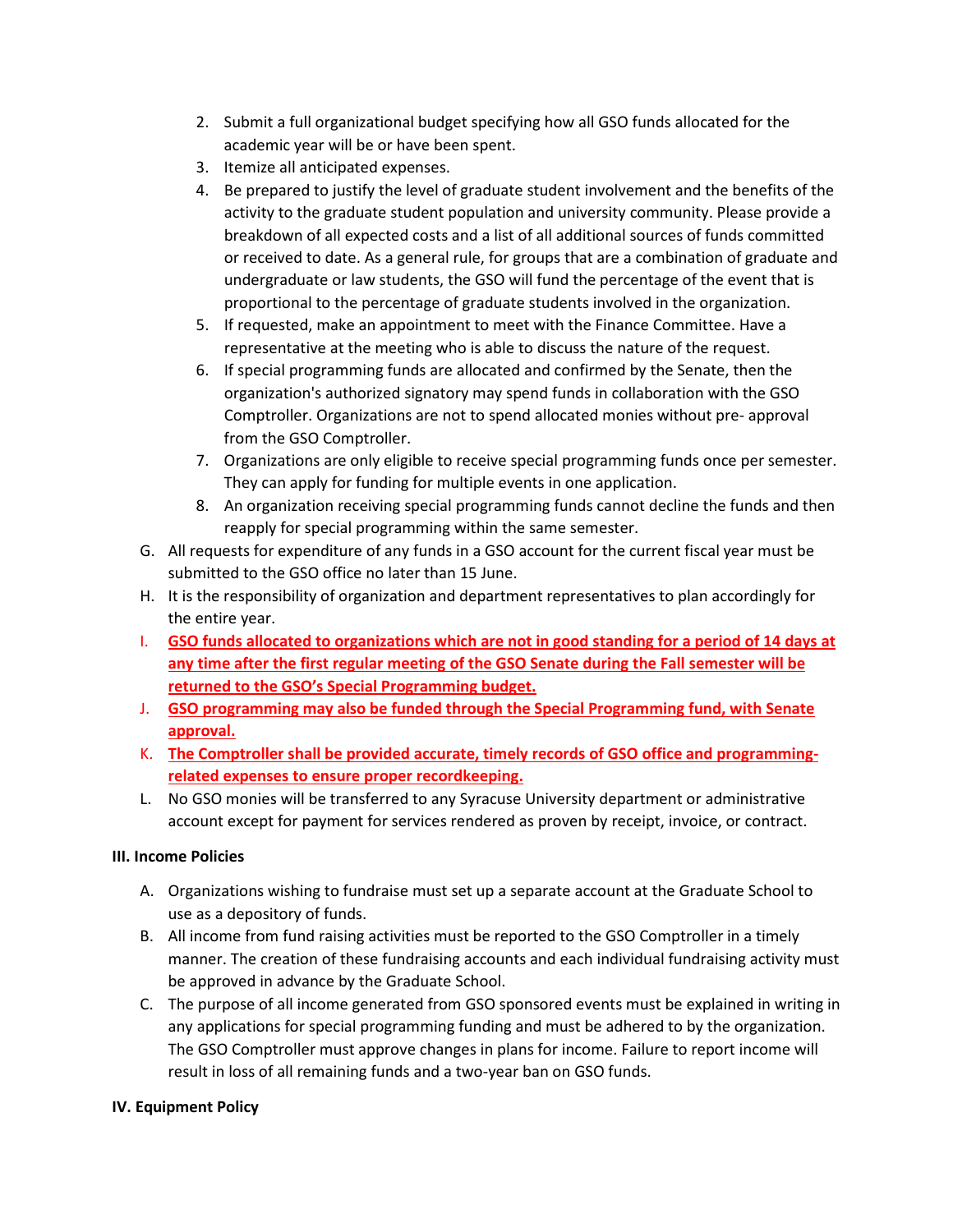- A. Equipment should not be purchased with GSO monies except when other options are not available. Organizations should strive to rent or use university or departmental equipment when possible.
- B. When equipment can't be borrowed or used, all equipment purchased with GSO funds shall be donated to an approved university department or center or, if unwanted, an approved local organization. Under no circumstances should individuals within an organization keep equipment.
- C. Exceptions to these rules include any advertising equipment to be used over multiple years, such as banners, or equipment with a one-time usage, such as disposal food serving items.
- **D. Equipment related to or in substitution of Syracuse University or Syracuse City infrastructure shall not be purchased with GSO funds.**

# **V. Carry-Over Policy**

- A. Funds in fundraising accounts will be carried over indefinitely, unless Syracuse University policy provides another limit.
- B. All other remaining funds return to the GSO.

# **VI. Application of Financial Policies**

A. The GSO Comptroller will maintain the intent of the policies contained within this document**.**

The Comptroller shall negotiate agreements with any individual organization or department in execution of this document or Senate-approved budget. The Executive Board must approve any such agreements. **VII. Expenditure Process**

The following information is required before any commitments for reimbursements will be considered.

- A. Name, address, phone number, and a contact person of the organization or department making the request (i.e. the authorized signer) must be on all forms.
- B. Vendor names, address, phone number, and a contact person from whom the services are being requested. Please include the vendor's federal tax identification number on the form.
- C. If an individual is being paid or reimbursed, it is mandatory to have their social security number for the purpose of payment. We cannot pay anyone who does not have a social security number or federal tax identification number.
- D. It is necessary to have written estimates from vendors, speakers, performers, or anyone to whom the GSO will disburse funds. Please note that Syracuse University is tax exempt and no taxes will be paid on materials or supplies. Please see the GSO website for details. See the GSO Comptroller for any exceptions to the tax rules that do not pertain to materials or supplies.
- E. All details of an event should be known before any requests are made. These details include the event title, date and venue of the event. If you have requested a room on campus through Student Centers and Programming Services, it will be necessary to show confirmation of that room to the GSO Comptroller. This will ensure that the event has been approved as an official campus event and should follow all university policies.
- F. All organizations have a file in the GSO office. This file consists of all expenditures that were processed or committed to their account. Organizations may see their own respective files with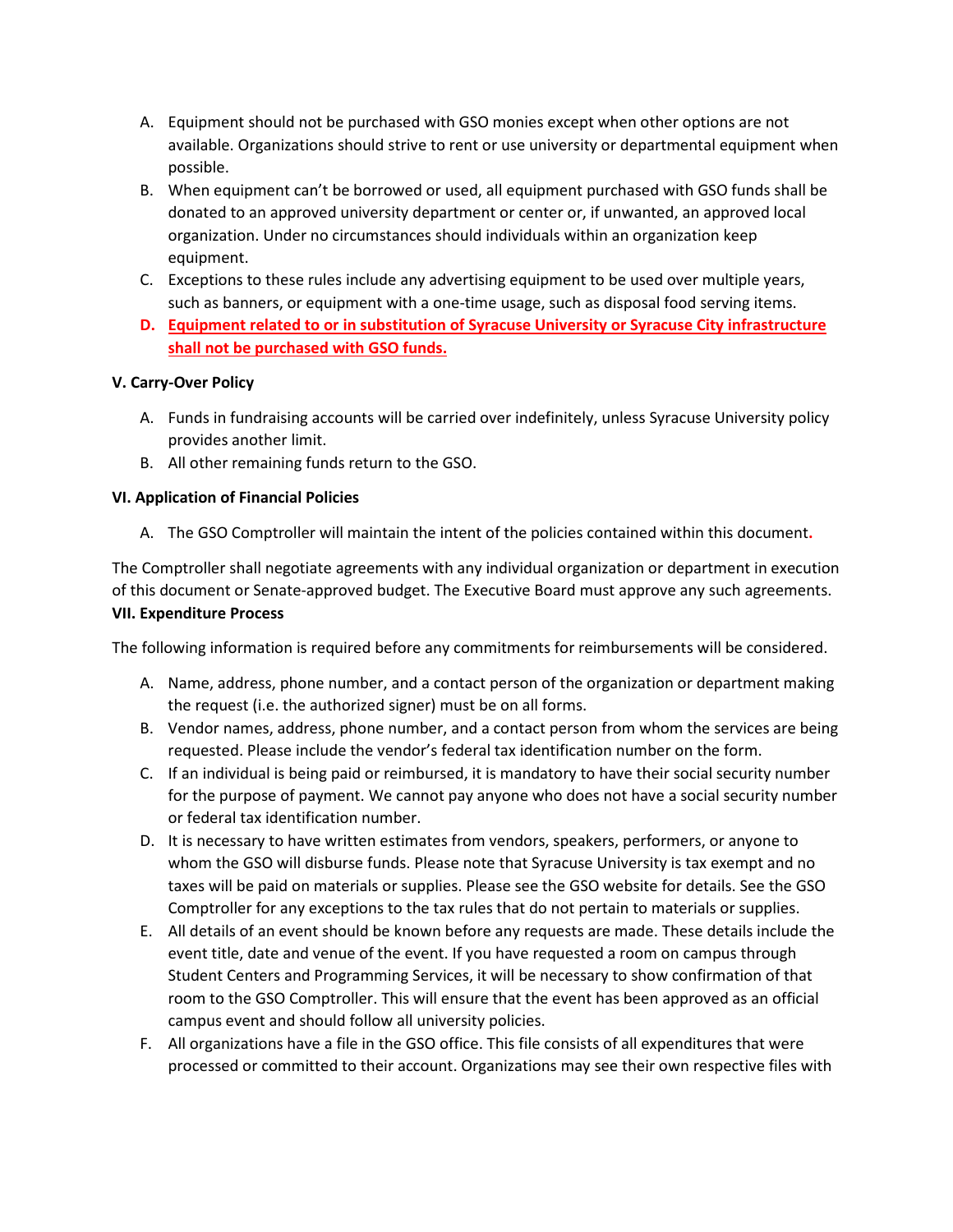consent of the GSO Comptroller. This does not however eliminate organizations' obligation to keep their own records of expenses.

G. Please remember that no commitments, whether verbal or written, shall be made by any student, organization, department or respective representatives unless the expenditure request has been approved. Such oral agreements will be deemed void by the GSO and any potential liability will remain with the organization. Neither an organization nor the GSO itself may sign a contract on behalf of Syracuse University.

# **VIII. Information Needed to Process any of the Following**

Reimbursements: Syracuse University has vendors available that comply with the tax-exempt rule. A list of these vendors is available at the GSO office. Students should consult with the GSO Comptroller concerning making any purchases with their own money if they expect to be reimbursed. The GSO, along with Syracuse University, encourages the use of university vendors in order to receive full reimbursements for items purchased. Any reimbursements made to an individual require the signature of the GSO President or Comptroller, the individual making the request, and an authorized signatory for Syracuse University.

All reimbursements must be pre-approved by the GSO Comptroller. If a purchase is made with an outside (i.e. non-SU designated) vendor, tax will be applied to the total cost and the university will not honor the total reimbursement. When requesting reimbursement it is essential to have the following information:

- Name of person to be reimbursed
- Permanent address
- Phone number
- Reason for purchase
- Amount of reimbursement (original receipts must be attached)
- The reimbursable amount must coincide with the amount indicated on the receipts.

It will be necessary for payment to have the social security number of the person to be reimbursed is indicated on the form. Please note on the request form if the individual is a university employee (TA's and GA's are regarded as employees for this purpose) and the location where they receive paychecks or payroll receipts on campus. Checks will be delivered to that campus address, not the GSO office.

## **IX. Executive Pay**

Elected GSO executives earning full time pay will be paid a monthly stipend with their total compensation dived into 12 equal payments. Elected GSO executives not earning full time pay will be paid half on June 1st (the first day of their executive term) and the remaining amount May 1st. If an elected official is removed from office via impeachment they are not entitled to any remaining pay. This payment structure may be modified by the Senate via instructions contained in the Annual Budget.

## **X. Appeal Policy**

- A. Any decision of the GSO Comptroller may be appealed to the Executive Board.
- B. Any decision of the Executive Board may be appealed or overturned by the Senate.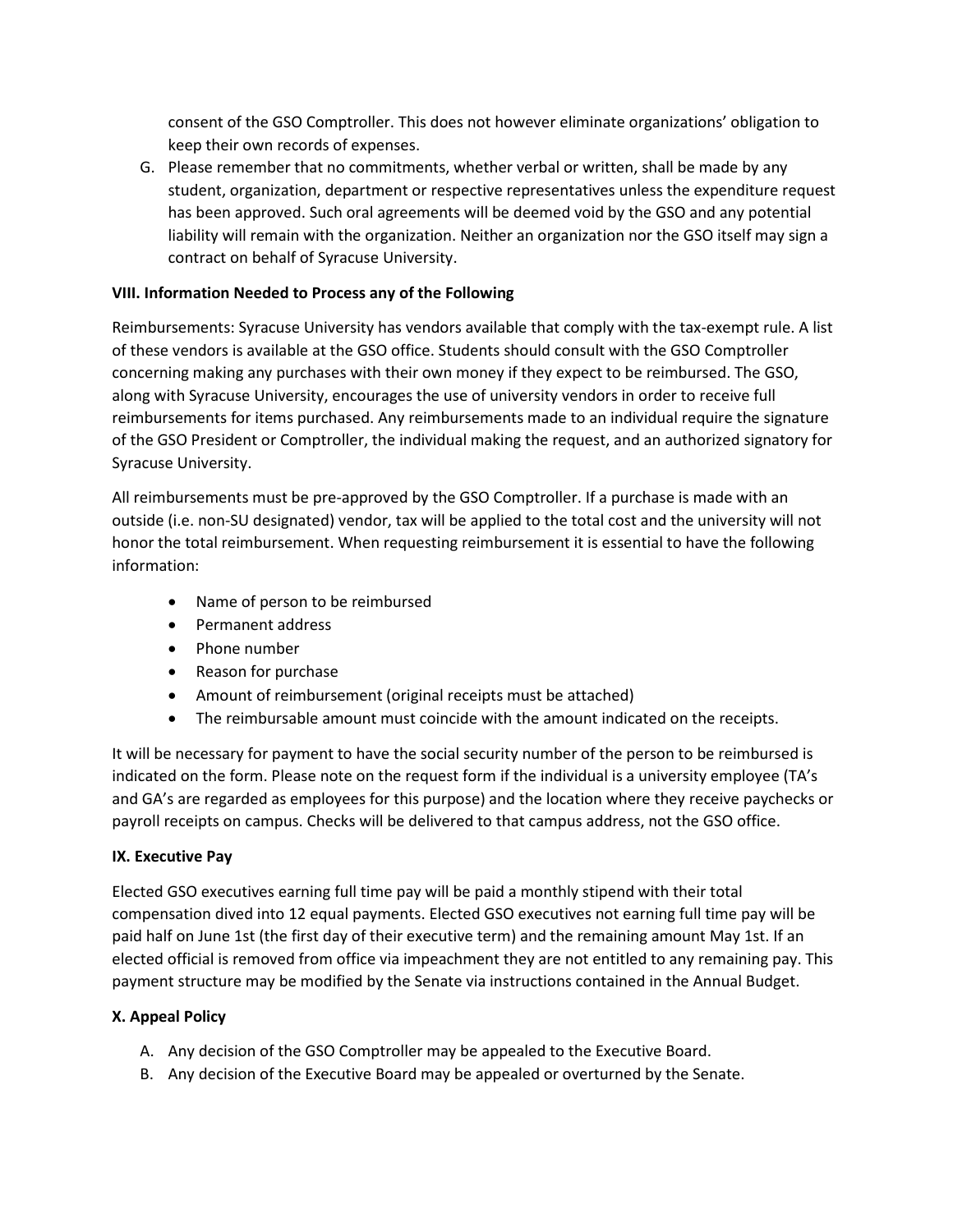- C. The Senate makes final decisions on all funding decisions in regard to the budget and special programming requests.
- D. Please see the GSO Comptroller or GSO President to arrange for an appeal.

## **General Policies and Exclusions**

## **Advertising:**

The GSO will pay for advertising but encourages groups to use the most cost effective means of advertising at its disposal. Free advertising is available through GSO social media accounts, the Syracuse record events calendar, e-mail listservs, the GSO website, and fliers posted across campus (which may need approval from the GSO). Further advertising options include but are not limited to the Daily Orange and other campus publications and programs. Due to rising advertising prices, we encourage groups to exhaust free advertising methods prior to requesting those with significant additional costs. All GSO sponsored public events should be advertised in the graduate student monthly newsletter by emailing gradnews@syr.edu.

## **Duplicating and Printing:**

The GSO will pay for printing of advertising materials if necessary, so long as those materials are reproduced at a university copy center or the business offering a lower bid for the job.

#### **Travel:**

Special programming funds may not be used to fund travel for individual students, groups, field trips, or other excursions off campus unless such travel has a professional or academic purpose. Approved travel by personal automobile will be reimbursed on a mileage basis, not as reimbursement of gas expense. Please check with the Comptroller for the current mileage rate. Other travel will be reimbursed as actual expense. **Special Programming funds may be used to reimburse for travel when approved under normal procedure.**

## **Gifts, Prizes, Dues, and Donations:**

These will be decided on a case-by-case basis but are unlikely to be approved. **Events designed to generate a donation to an organization outside of Syracuse University may be funded, but the GSO funds used shall be last in, first out (GSO supports the event by guaranteeing a certain level of funding. If the proceeds of the event exceed the amount of funding guaranteed, then the GSO will commit no funds and the proceeds of the event will be used to pay for the event. Any money left over will be directed to the group's fundraising account. If the proceeds do not exceed the amount of funding guaranteed by the GSO, then the funds committed by the GSO will be equal to the amount guaranteed minus the dollar amount of the proceeds. In this case, no money is put in the group's fundraising account.).**

#### **Honorariums:**

All payments to people for services rendered must be accompanied by a contract, signed by the appropriate university official, or memorandum of understanding. Under no circumstances will cash or check be advanced to any person without a contract. Please contact the GSO Comptroller for the appropriate procedures.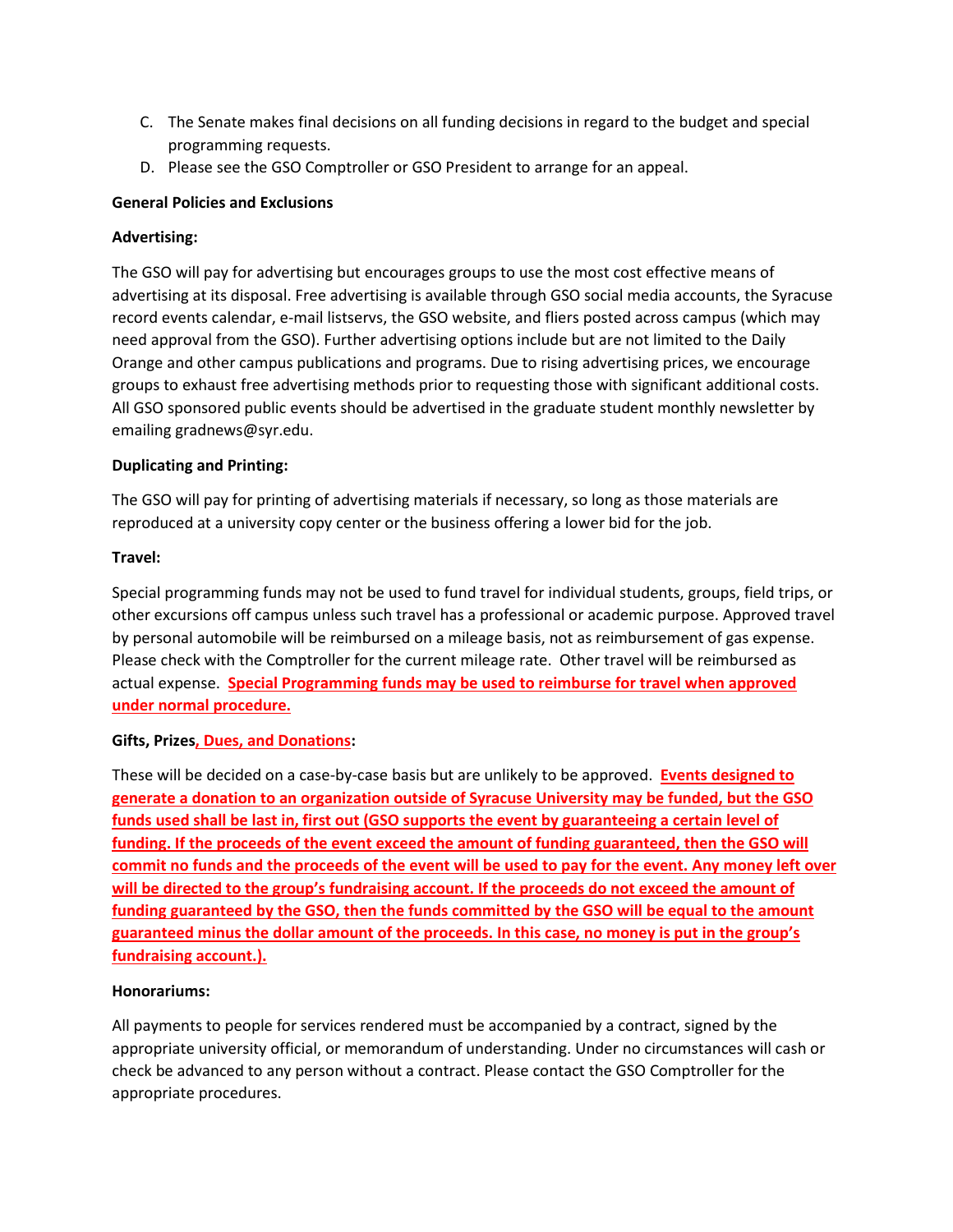## **Reimbursements:**

Reimbursements must always be accompanied by an official, detailed, and verifiable receipt or invoice showing payment details. Reimbursements will only be made to those individuals with a social security number or to corporations possessing a federal tax identification number.

#### **Off Campus Events:**

Organizations using GSO funds are free to use their allocated funds anywhere they choose, provided that special programming funds do not violate the travel policy outlined above. This does not exempt organizations from the alcohol policy below.

#### **Alcohol:**

The GSO will not fund, in part or in whole, any event that takes place where alcohol will be present unless certified serving staff is in charge of alcohol distribution.

## **Exclusions:**

The GSO will not pay for the following items in organizational funding requests: massages, conference attendance, business cards, stationery, stamps, tuition, or stipends for enrolled students on campus.

#### **Catering Functions:**

All events or functions that take place on university grounds must be catered by the university, unless prior arrangements have been made through the food services department. There are no outside vendors permitted to disburse food on university grounds unless food services has been notified and has given their approval; this is for health and safety purposes.

Steps to follow when arranging a catered event:

- Verify your event's location with events scheduling and wait for their confirmation on availability. This step must precede an official request for GSO funds
- Get an itemized list of all the foods and beverages you want to order. If specific foods are not available through food services, other arrangements can be made through outside vendors. Once this list has been compiled and costs have been estimated in writing, make your request for GSO funds.
- The GSO assumes no liability for damages done to facilities by attendees or for any other liability created by the host organization. Acceptance of GSO funding will be construed as an acceptance of liability for the event. Student organizations will not hold the GSO liable for any negligence caused by said organization. Organizations are not under any obligation to accept funds from the GSO once an allocation had been approved by the senate.

## **Miscellaneous – plan ahead**

SU vendors: 7 days' notice before the day of the event

Campus Catering: 3 weeks before the date of the event. Food may be ordered from outside vendors only with SU Catering's approval. This must be done 3 weeks before the date of the event.